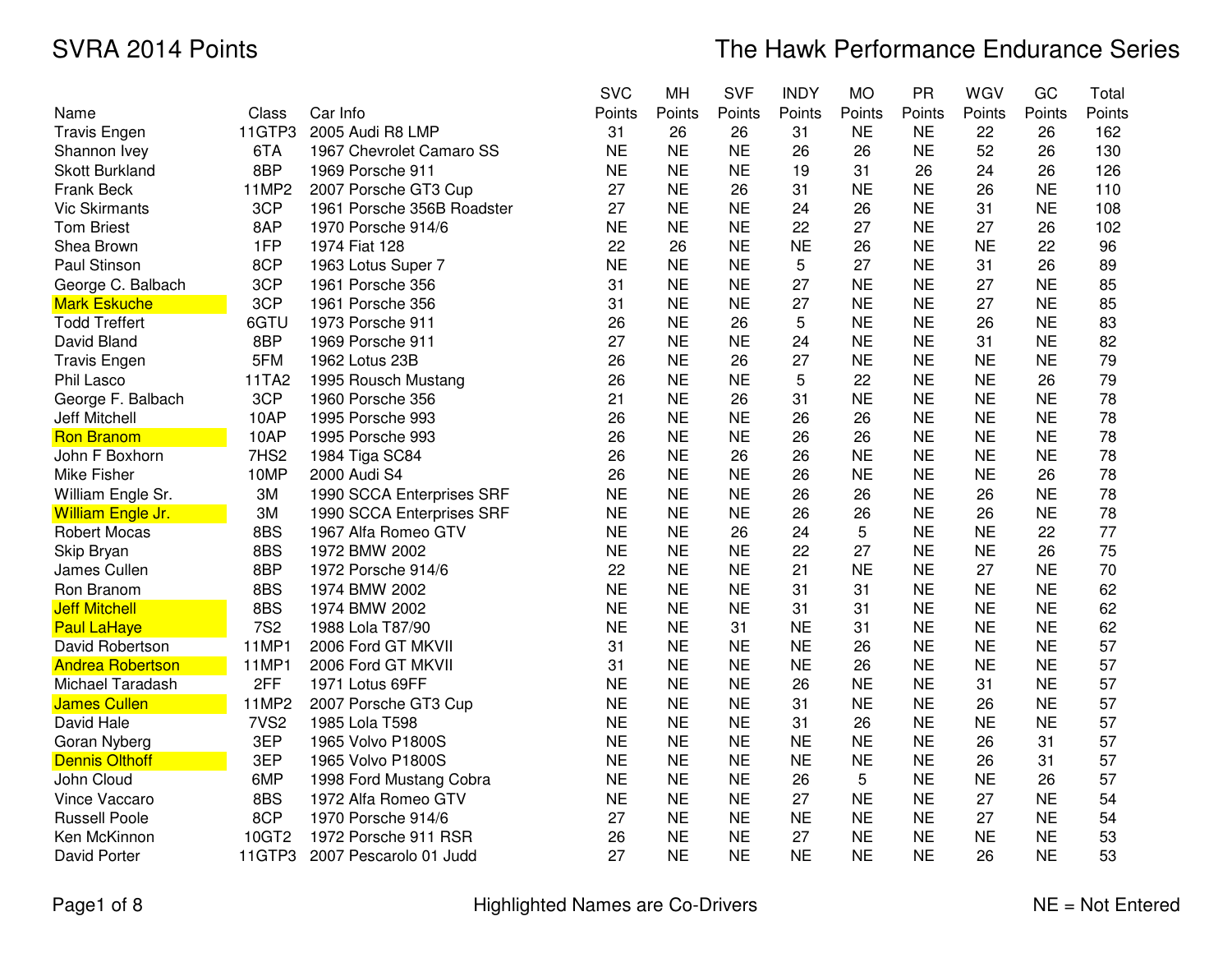|                         |                  |                               | <b>SVC</b> | <b>MH</b> | <b>SVF</b> | <b>INDY</b> | <b>MO</b> | <b>PR</b> | WGV       | GC        | Total  |
|-------------------------|------------------|-------------------------------|------------|-----------|------------|-------------|-----------|-----------|-----------|-----------|--------|
| Name                    | Class            | Car Info                      | Points     | Points    | Points     | Points      | Points    | Points    | Points    | Points    | Points |
| <b>Ron Zitza</b>        | 8BP              | 1970 Porsche 914/6            | <b>NE</b>  | <b>NE</b> | <b>NE</b>  | 31          | <b>NE</b> | <b>NE</b> | 22        | <b>NE</b> | 53     |
| <b>William Foster</b>   | 6MP              | 1995 Ford Mustang             | 22         | <b>NE</b> | <b>NE</b>  | <b>NE</b>   | 31        | <b>NE</b> | <b>NE</b> | <b>NE</b> | 53     |
| Jim Steinmetz           | 2FF              | 1969 Merlyn 11A               | <b>NE</b>  | <b>NE</b> | <b>NE</b>  | <b>NE</b>   | <b>NE</b> | <b>NE</b> | 27        | 26        | 53     |
| Nicolas Clemence        | 8CP              | 1967 Porsche 911S             | <b>NE</b>  | <b>NE</b> | <b>NE</b>  | 31          | <b>NE</b> | <b>NE</b> | 22        | <b>NE</b> | 53     |
| Francesco Melandri      | 10AP             | 1995 Porsche 993              | <b>NE</b>  | <b>NE</b> | <b>NE</b>  | <b>NE</b>   | <b>NE</b> | <b>NE</b> | 52        | <b>NE</b> | 52     |
| <b>Richard Cloutier</b> | 6GT <sub>2</sub> | 1965 Ford Mustang             | <b>NE</b>  | <b>NE</b> | <b>NE</b>  | 26          | <b>NE</b> | <b>NE</b> | 26        | <b>NE</b> | 52     |
| Michael Defenbau        | 6GTO             | 1973 Porsche 911 RSR          | 26         | <b>NE</b> | <b>NE</b>  | 26          | <b>NE</b> | <b>NE</b> | <b>NE</b> | <b>NE</b> | 52     |
| <b>David Neidell</b>    | 4CM              | 1959 Kellison J-5             | <b>NE</b>  | <b>NE</b> | <b>NE</b>  | 26          | <b>NE</b> | <b>NE</b> | 26        | <b>NE</b> | 52     |
| Gaston Kearby           | 9F1              | 1997 Lola 97/20               | 26         | 26        | <b>NE</b>  | <b>NE</b>   | <b>NE</b> | <b>NE</b> | <b>NE</b> | <b>NE</b> | 52     |
| <b>Conner Kearby</b>    | 9F1              | 1997 Lola 97/20               | 26         | 26        | <b>NE</b>  | <b>NE</b>   | <b>NE</b> | <b>NE</b> | <b>NE</b> | <b>NE</b> | 52     |
| <b>Jeff Fisher</b>      | 10MP             | 2000 Audi S4                  | 26         | <b>NE</b> | <b>NE</b>  | <b>NE</b>   | <b>NE</b> | <b>NE</b> | <b>NE</b> | 26        | 52     |
| <b>Bill Abel</b>        | 7ASR             | 1990 Dodge Shelby Can-Am      | <b>NE</b>  | <b>NE</b> | 26         | 26          | <b>NE</b> | <b>NE</b> | <b>NE</b> | <b>NE</b> | 52     |
| David Putz              | 5BSR             | 1971 Royale RP4A              | <b>NE</b>  | <b>NE</b> | 26         | 26          | <b>NE</b> | <b>NE</b> | <b>NE</b> | <b>NE</b> | 52     |
| Dotti Bechtol           | 8DP              | 1972 Alfa Romeo Spider        | <b>NE</b>  | <b>NE</b> | <b>NE</b>  | 26          | <b>NE</b> | <b>NE</b> | <b>NE</b> | 26        | 52     |
| J. Derek Harling        | 11GTP2           | 1991 Lola T91/50              | <b>NE</b>  | <b>NE</b> | <b>NE</b>  | 26          | 26        | <b>NE</b> | <b>NE</b> | <b>NE</b> | 52     |
| <b>Steven Durst</b>     | 7ASR             | 2003 Mazda CSR                | <b>NE</b>  | <b>NE</b> | <b>NE</b>  | <b>NE</b>   | <b>NE</b> | <b>NE</b> | 26        | 26        | 52     |
| <b>Hal Nichols</b>      | 8RS              | 1971 Alfa Romeo GTV           | <b>NE</b>  | <b>NE</b> | <b>NE</b>  | 26          | 24        | <b>NE</b> | <b>NE</b> | <b>NE</b> | 50     |
| <b>Raymond Nichols</b>  | 8RS              | 1971 Alfa Romeo GTV           | <b>NE</b>  | <b>NE</b> | <b>NE</b>  | 26          | 24        | <b>NE</b> | <b>NE</b> | <b>NE</b> | 50     |
| John Ware               | 11MP2            | 2006 Porsche 911 GT3          | <b>NE</b>  | <b>NE</b> | <b>NE</b>  | 24          | <b>NE</b> | <b>NE</b> | <b>NE</b> | 26        | 50     |
| <b>Cody Ware</b>        | 11MP2            | 2006 Porsche 911 GT3          | <b>NE</b>  | <b>NE</b> | <b>NE</b>  | 24          | <b>NE</b> | <b>NE</b> | <b>NE</b> | 26        | 50     |
| Thomas Grudovich        | 8AP              | 1966 Ginetta G4               | 5          | <b>NE</b> | <b>NE</b>  | 24          | <b>NE</b> | <b>NE</b> | 21        | <b>NE</b> | 50     |
| Lisa Hansen             | 8BP              | 1969 Porsche 911S             | 24         | <b>NE</b> | 26         | <b>NE</b>   | <b>NE</b> | <b>NE</b> | <b>NE</b> | <b>NE</b> | 50     |
| <b>John Cloud</b>       | 11TA2            | 1995 Rousch Mustang           | 26         | <b>NE</b> | <b>NE</b>  | <b>NE</b>   | 24        | <b>NE</b> | <b>NE</b> | <b>NE</b> | 50     |
| Ken Mennella            | 5GTR             | 1963 Chevrolet Corvette GSRep | <b>NE</b>  | <b>NE</b> | <b>NE</b>  | <b>NE</b>   | 22        | <b>NE</b> | <b>NE</b> | 26        | 48     |
| George Grote            | 10GT1            | 1993 Chevrolet Camaro GT1     | <b>NE</b>  | <b>NE</b> | <b>NE</b>  | <b>NE</b>   | <b>NE</b> | 26        | 22        | <b>NE</b> | 48     |
| <b>Charles Harris</b>   | 8CP              | 1970 Porsche 911              | 24         | <b>NE</b> | <b>NE</b>  | 24          | <b>NE</b> | <b>NE</b> | <b>NE</b> | <b>NE</b> | 48     |
| <b>Todd Sloan</b>       | <b>7S2</b>       | 1989 Lola T89/90              | <b>NE</b>  | <b>NE</b> | <b>NE</b>  | <b>NE</b>   | 27        | <b>NE</b> | <b>NE</b> | 20        | 47     |
| John Mihalich           | 2FF              | 1969 Lotus Type 61            | <b>NE</b>  | <b>NE</b> | <b>NE</b>  | <b>NE</b>   | <b>NE</b> | <b>NE</b> | 24        | 22        | 46     |
| David Hutchings         | 6GTU             | 1972 Porsche 911              | <b>NE</b>  | <b>NE</b> | <b>NE</b>  | 27          | <b>NE</b> | <b>NE</b> | 19        | <b>NE</b> | 46     |
| Dale Erwin              | 3CP              | 1958 Porsche 356              | 24         | <b>NE</b> | <b>NE</b>  | 21          | <b>NE</b> | <b>NE</b> | <b>NE</b> | <b>NE</b> | 45     |
| Sam Viviano             | 11MP2            | 2004 Porsche GT3 RSR          | <b>NE</b>  | <b>NE</b> | <b>NE</b>  | 21          | <b>NE</b> | <b>NE</b> | <b>NE</b> | 22        | 43     |
| George Calfo            | 8BP              | 1970 Porsche 911S             | 21         | <b>NE</b> | <b>NE</b>  | 20          | <b>NE</b> | <b>NE</b> | <b>NE</b> | <b>NE</b> | 41     |
| Debbie Cloud            | 11TA2            | 2000 Ford Mustang Cobra       | <b>NE</b>  | <b>NE</b> | <b>NE</b>  | 5           | 5         | <b>NE</b> | <b>NE</b> | 22        | 32     |
| Don Soenen              | 11TA2            | 1995 Ford Mustang TA          | <b>NE</b>  | <b>NE</b> | <b>NE</b>  | 5           | 27        | <b>NE</b> | <b>NE</b> | <b>NE</b> | 32     |
| <b>Bill Bauman</b>      | 8AP              | 1969 Porsche 911S             | <b>NE</b>  | <b>NE</b> | <b>NE</b>  | <b>NE</b>   | 31        | <b>NE</b> | <b>NE</b> | <b>NE</b> | 31     |
| <b>Ben Sinnott</b>      | <b>7S2</b>       | 1991 Lola T9190               | <b>NE</b>  | <b>NE</b> | <b>NE</b>  | <b>NE</b>   | <b>NE</b> | <b>NE</b> | <b>NE</b> | 31        | 31     |
| <b>Jeffrey Horne</b>    | <b>7S2</b>       | 1991 Lola T9190               | <b>NE</b>  | <b>NE</b> | <b>NE</b>  | <b>NE</b>   | <b>NE</b> | <b>NE</b> | <b>NE</b> | 31        | 31     |
| Frank Menard            | 8CP              | 1970 Porsche CP               | 31         | <b>NE</b> | <b>NE</b>  | <b>NE</b>   | <b>NE</b> | <b>NE</b> | <b>NE</b> | <b>NE</b> | 31     |
| <b>Chris Raeder</b>     | 8BS              | 1966 Alfa Romeo GTV           | <b>NE</b>  | <b>NE</b> | <b>NE</b>  | <b>NE</b>   | 31        | <b>NE</b> | <b>NE</b> | <b>NE</b> | 31     |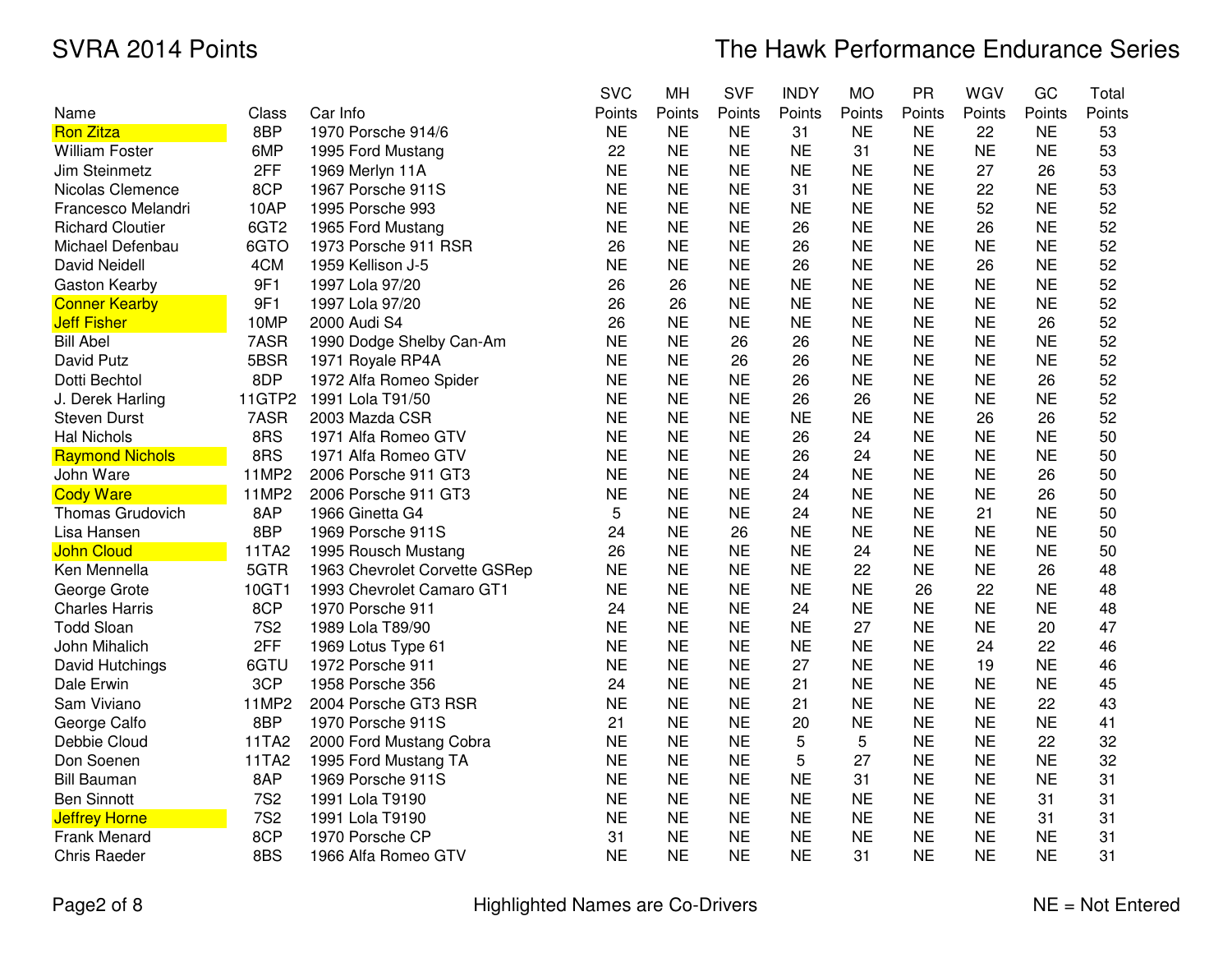|                         |                  |                         | <b>SVC</b> | MH        | <b>SVF</b>  | <b>INDY</b> | <b>MO</b> | PR        | WGV       | GC        | Total  |
|-------------------------|------------------|-------------------------|------------|-----------|-------------|-------------|-----------|-----------|-----------|-----------|--------|
| Name                    | Class            | Car Info                | Points     | Points    | Points      | Points      | Points    | Points    | Points    | Points    | Points |
| Tom Shelton             | 6BP              | 1966 Shelby GT350       | <b>NE</b>  | <b>NE</b> | <b>NE</b>   | <b>NE</b>   | <b>NE</b> | <b>NE</b> | <b>NE</b> | 31        | 31     |
| <b>Ben Peotter</b>      | 11TA2            | 1993 Ford Mustang Cobra | <b>NE</b>  | <b>NE</b> | <b>NE</b>   | <b>NE</b>   | 31        | <b>NE</b> | <b>NE</b> | <b>NE</b> | 31     |
| <b>Scott Heider</b>     | 11TA2            | 1993 Ford Mustang Cobra | <b>NE</b>  | <b>NE</b> | <b>NE</b>   | <b>NE</b>   | 31        | <b>NE</b> | <b>NE</b> | <b>NE</b> | 31     |
| <b>Andrew Doll</b>      | 8CP              | 1970 Datsun 240Z        | <b>NE</b>  | <b>NE</b> | <b>NE</b>   | <b>NE</b>   | 31        | <b>NE</b> | <b>NE</b> | <b>NE</b> | 31     |
| Roy Walzer              | 5FM              | 1963 Lotus 23B          | <b>NE</b>  | <b>NE</b> | <b>NE</b>   | 31          | <b>NE</b> | <b>NE</b> | <b>NE</b> | <b>NE</b> | 31     |
| Jim Hamblin             | 8AP              | 1968 Porsche 911        | <b>NE</b>  | <b>NE</b> | <b>NE</b>   | <b>NE</b>   | <b>NE</b> | <b>NE</b> | 31        | <b>NE</b> | 31     |
| <b>Rex Gunning</b>      | 7VS <sub>2</sub> | 1985 Lola T598          | <b>NE</b>  | <b>NE</b> | <b>NE</b>   | 31          | <b>NE</b> | <b>NE</b> | <b>NE</b> | <b>NE</b> | 31     |
| <b>Terry Wolters</b>    | 8BP              | 1970 Porsche 914/6      | <b>NE</b>  | <b>NE</b> | <b>NE</b>   | 31          | <b>NE</b> | <b>NE</b> | <b>NE</b> | <b>NE</b> | 31     |
| Glenn Jividen Jr.       | <b>7S2</b>       | 2000 Carbir CS2         | <b>NE</b>  | <b>NE</b> | <b>NE</b>   | 5           | 5         | <b>NE</b> | <b>NE</b> | 21        | 31     |
| John Deford             | 8BP              | 1973 Porsche 914/6      | 31         | <b>NE</b> | <b>NE</b>   | <b>NE</b>   | <b>NE</b> | <b>NE</b> | <b>NE</b> | <b>NE</b> | 31     |
| James Dolan             | 6BP              | 1966 Ford Mustang GT350 | <b>NE</b>  | <b>NE</b> | <b>NE</b>   | 31          | <b>NE</b> | <b>NE</b> | <b>NE</b> | 0         | 31     |
| <b>Brian Dolan</b>      | 6BP              | 1966 Ford Mustang GT350 | <b>NE</b>  | <b>NE</b> | <b>NE</b>   | 31          | <b>NE</b> | <b>NE</b> | <b>NE</b> | 0         | 31     |
| <b>Bob Leitzinger</b>   | 8BS              | 1969 Datsun PL510       | <b>NE</b>  | <b>NE</b> | <b>NE</b>   | <b>NE</b>   | <b>NE</b> | <b>NE</b> | 31        | <b>NE</b> | 31     |
| <b>Michael Kaleel</b>   | 5FM              | 1964 Lotus 23B          | <b>NE</b>  | <b>NE</b> | <b>NE</b>   | 5           | <b>NE</b> | <b>NE</b> | 26        | <b>NE</b> | 31     |
| Doug Radix              | 1FP              | 1955 Mercedes 190 SL    | <b>NE</b>  | <b>NE</b> | <b>NE</b>   | 31          | <b>NE</b> | <b>NE</b> | <b>NE</b> | <b>NE</b> | 31     |
| <b>Rob Gritten</b>      | 7BSR             | 1972 Lola T292          | <b>NE</b>  | <b>NE</b> | <b>NE</b>   | 31          | <b>NE</b> | <b>NE</b> | <b>NE</b> | <b>NE</b> | 31     |
| Debbie Cloud            | 6MP              | 1995 Ford Mustang Cobra | 26         | <b>NE</b> | <b>NE</b>   | <b>NE</b>   | 5         | <b>NE</b> | <b>NE</b> | <b>NE</b> | 31     |
| Frank Beck              | 6GTU             | 1972 Porsche 914/6      | <b>NE</b>  | <b>NE</b> | $\mathbf 0$ | 31          | <b>NE</b> | <b>NE</b> | <b>NE</b> | <b>NE</b> | 31     |
| Frankie Montecalvo      | 11MP2            | 2002 Porsche GT3-RS     | 31         | <b>NE</b> | <b>NE</b>   | <b>NE</b>   | <b>NE</b> | <b>NE</b> | <b>NE</b> | <b>NE</b> | 31     |
| <b>Gunnar Jeannette</b> | 11MP2            | 2002 Porsche GT3-RS     | 31         | <b>NE</b> | <b>NE</b>   | <b>NE</b>   | <b>NE</b> | <b>NE</b> | <b>NE</b> | <b>NE</b> | 31     |
| Charles Jabaley         | 8AP              | 1971 Datsun 240Z        | <b>NE</b>  | <b>NE</b> | <b>NE</b>   | 31          | <b>NE</b> | <b>NE</b> | <b>NE</b> | <b>NE</b> | 31     |
| Alex Welch              | 10GT2            | 1997 Porsche 911 RSR    | <b>NE</b>  | <b>NE</b> | <b>NE</b>   | 31          | <b>NE</b> | <b>NE</b> | <b>NE</b> | <b>NE</b> | 31     |
| <b>Wade Leathers</b>    | <b>7S2</b>       | 1988 Lola T87/90        | <b>NE</b>  | <b>NE</b> | 31          | <b>NE</b>   | <b>NE</b> | <b>NE</b> | <b>NE</b> | <b>NE</b> | 31     |
| Jim Lenehan             | 8AP              | 1972 Porsche 914/6      | <b>NE</b>  | <b>NE</b> | <b>NE</b>   | 27          | <b>NE</b> | <b>NE</b> | <b>NE</b> | <b>NE</b> | 27     |
| Henry Payne IV          | 7VS <sub>2</sub> | 1985 Lola T596          | <b>NE</b>  | <b>NE</b> | <b>NE</b>   | 27          | <b>NE</b> | <b>NE</b> | <b>NE</b> | 0         | 27     |
| Scott Holllinder        | 8BP              | 1992 Porsche 968        | <b>NE</b>  | <b>NE</b> | <b>NE</b>   | <b>NE</b>   | 27        | <b>NE</b> | <b>NE</b> | <b>NE</b> | 27     |
| Don Soenen              | 6MP              | 1994 Ford Mustang Cobra | <b>NE</b>  | <b>NE</b> | <b>NE</b>   | <b>NE</b>   | 27        | <b>NE</b> | <b>NE</b> | <b>NE</b> | 27     |
| Peter Schick            | 8BP              | 1970 Porsche 914/6      | <b>NE</b>  | <b>NE</b> | <b>NE</b>   | 27          | <b>NE</b> | <b>NE</b> | <b>NE</b> | <b>NE</b> | 27     |
| <b>Wes Burton</b>       | 11TA2            | 2000 Ford Mustang Cobra | <b>NE</b>  | <b>NE</b> | <b>NE</b>   | <b>NE</b>   | 5         | <b>NE</b> | <b>NE</b> | 22        | 27     |
| <b>Jim Williams</b>     | 8AP              | 1970 Porsche 914/6      | <b>NE</b>  | <b>NE</b> | <b>NE</b>   | <b>NE</b>   | 27        | <b>NE</b> | <b>NE</b> | <b>NE</b> | 27     |
| Mark Brannon            | 11GTP3           | 2001 Riley and Scott 3C | <b>NE</b>  | <b>NE</b> | <b>NE</b>   | 27          | <b>NE</b> | <b>NE</b> | <b>NE</b> | <b>NE</b> | 27     |
| Owen Adelman            | <b>7S2</b>       | 1999 Carbir CS2         | <b>NE</b>  | <b>NE</b> | <b>NE</b>   | <b>NE</b>   | <b>NE</b> | <b>NE</b> | <b>NE</b> | 27        | 27     |
| Leigh Derby             | 3EP              | 1968 Triumph Spitfire   | <b>NE</b>  | <b>NE</b> | <b>NE</b>   | <b>NE</b>   | <b>NE</b> | <b>NE</b> | <b>NE</b> | 27        | 27     |
| <b>Quinn Derby</b>      | 3EP              | 1968 Triumph Spitfire   | <b>NE</b>  | <b>NE</b> | <b>NE</b>   | <b>NE</b>   | <b>NE</b> | <b>NE</b> | <b>NE</b> | 27        | 27     |
| <b>Curt Richards</b>    | 8RS              | 1991 BMW 318            | <b>NE</b>  | <b>NE</b> | <b>NE</b>   | <b>NE</b>   | 27        | <b>NE</b> | <b>NE</b> | <b>NE</b> | 27     |
| Jeff Boston             | <b>7S2</b>       | 1990 Lola T90/90        | <b>NE</b>  | <b>NE</b> | 27          | <b>NE</b>   | <b>NE</b> | <b>NE</b> | <b>NE</b> | <b>NE</b> | 27     |
| <b>Bart Wolf</b>        | <b>7S2</b>       | 1990 Lola T90/90        | <b>NE</b>  | <b>NE</b> | 27          | <b>NE</b>   | <b>NE</b> | <b>NE</b> | <b>NE</b> | <b>NE</b> | 27     |
| Tom McGlynn             | 11MP2            | 1997 Porsche GT2 Evo    | <b>NE</b>  | <b>NE</b> | <b>NE</b>   | 27          | <b>NE</b> | <b>NE</b> | <b>NE</b> | <b>NE</b> | 27     |
| Michael Silverman       | 1FP              | 1957 MG A Mk1           | <b>NE</b>  | <b>NE</b> | <b>NE</b>   | 27          | <b>NE</b> | <b>NE</b> | <b>NE</b> | <b>NE</b> | 27     |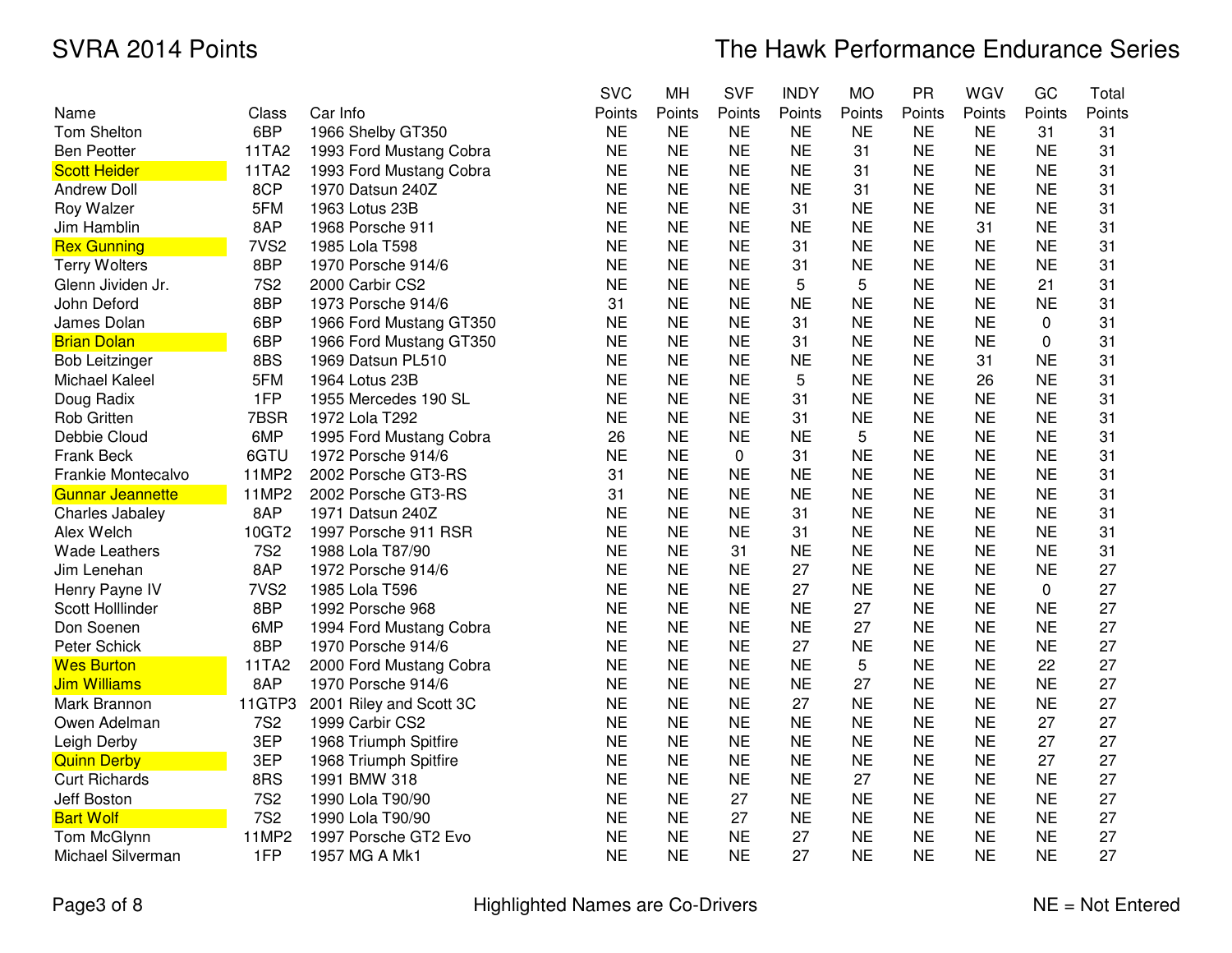|                        |                  |                          | <b>SVC</b> | MH        | <b>SVF</b> | <b>INDY</b> | <b>MO</b> | PR        | WGV       | GC        | Total  |
|------------------------|------------------|--------------------------|------------|-----------|------------|-------------|-----------|-----------|-----------|-----------|--------|
| Name                   | Class            | Car Info                 | Points     | Points    | Points     | Points      | Points    | Points    | Points    | Points    | Points |
| <b>Chip Vance</b>      | <b>7S2</b>       | 1989 Lola T89/90         | <b>NE</b>  | <b>NE</b> | <b>NE</b>  | <b>NE</b>   | 27        | <b>NE</b> | <b>NE</b> | <b>NE</b> | 27     |
| Wayne West             | 8CP              | 1968 Porsche 911         | <b>NE</b>  | <b>NE</b> | <b>NE</b>  | 27          | <b>NE</b> | <b>NE</b> | <b>NE</b> | <b>NE</b> | 27     |
| <b>Tom Haacker</b>     | 11MP1            | 1997 Porsche 993 EVO GT2 | 27         | <b>NE</b> | <b>NE</b>  | <b>NE</b>   | <b>NE</b> | <b>NE</b> | <b>NE</b> | <b>NE</b> | 27     |
| <b>Kelly Collins</b>   | 11MP1            | 1997 Porsche 993 EVO GT2 | 27         | <b>NE</b> | <b>NE</b>  | <b>NE</b>   | <b>NE</b> | <b>NE</b> | <b>NE</b> | <b>NE</b> | 27     |
| <b>Mike Bruns</b>      | 10GT2            | 1972 Porsche 911 RSR     | 26         | <b>NE</b> | <b>NE</b>  | <b>NE</b>   | <b>NE</b> | <b>NE</b> | <b>NE</b> | <b>NE</b> | 26     |
| Les Gonda              | 6GTU             | 1973 MG B GT-V8          | <b>NE</b>  | <b>NE</b> | <b>NE</b>  | <b>NE</b>   | <b>NE</b> | <b>NE</b> | <b>NE</b> | 26        | 26     |
| Peter McLaughlin       | 11GTP1           | 1987 Ferrari Spice Camel | <b>NE</b>  | <b>NE</b> | <b>NE</b>  | 26          | <b>NE</b> | <b>NE</b> | <b>NE</b> | <b>NE</b> | 26     |
| <b>Chris Zappa</b>     | 6GTU             | 1973 MG B GT-V8          | <b>NE</b>  | <b>NE</b> | <b>NE</b>  | <b>NE</b>   | <b>NE</b> | <b>NE</b> | <b>NE</b> | 26        | 26     |
| <b>Andrew Willms</b>   | 3EP              | 1961 Triumph TR3A        | <b>NE</b>  | <b>NE</b> | 26         | <b>NE</b>   | <b>NE</b> | <b>NE</b> | <b>NE</b> | <b>NE</b> | 26     |
| Eric Johnson           | 11MP1            | 2009 Audi R8             | <b>NE</b>  | <b>NE</b> | <b>NE</b>  | 26          | <b>NE</b> | <b>NE</b> | <b>NE</b> | <b>NE</b> | 26     |
| <b>Bernard Nevoral</b> | 8AP              | 1967 Lotus Super 7       | <b>NE</b>  | <b>NE</b> | 26         | <b>NE</b>   | <b>NE</b> | <b>NE</b> | <b>NE</b> | <b>NE</b> | 26     |
| <b>Barb Nevoral</b>    | 8AP              | 1967 Lotus Super 7       | <b>NE</b>  | <b>NE</b> | 26         | <b>NE</b>   | <b>NE</b> | <b>NE</b> | <b>NE</b> | <b>NE</b> | 26     |
| <b>Altfrid Heger</b>   | 10GT1            | 1976 Porsche 935 K 1     | <b>NE</b>  | <b>NE</b> | <b>NE</b>  | <b>NE</b>   | <b>NE</b> | <b>NE</b> | 26        | <b>NE</b> | 26     |
| <b>Tony Parella</b>    | 6BP              | 1972 Chevrolet Corvette  | <b>NE</b>  | <b>NE</b> | <b>NE</b>  | <b>NE</b>   | 0         | <b>NE</b> | 26        | <b>NE</b> | 26     |
| Robert Burnside        | 2CF              | 1979 Crossle 35F         | <b>NE</b>  | <b>NE</b> | 26         | <b>NE</b>   | <b>NE</b> | <b>NE</b> | <b>NE</b> | <b>NE</b> | 26     |
| Roy Walzer             | 7M               | 1970 Chevron B16 Spyder  | <b>NE</b>  | <b>NE</b> | <b>NE</b>  | 26          | <b>NE</b> | <b>NE</b> | <b>NE</b> | <b>NE</b> | 26     |
| <b>Phil Harris</b>     | 7M               | 1970 Chevron B16 Spyder  | <b>NE</b>  | <b>NE</b> | <b>NE</b>  | 26          | <b>NE</b> | <b>NE</b> | <b>NE</b> | <b>NE</b> | 26     |
| <b>David Neidell</b>   | 10SC1            | 1977 Oldsmobile Cutlass  | <b>NE</b>  | <b>NE</b> | <b>NE</b>  | 26          | <b>NE</b> | <b>NE</b> | <b>NE</b> | <b>NE</b> | 26     |
| <b>Tom Roche</b>       | 10SC1            | 1977 Oldsmobile Cutlass  | <b>NE</b>  | <b>NE</b> | <b>NE</b>  | 26          | <b>NE</b> | <b>NE</b> | <b>NE</b> | <b>NE</b> | 26     |
| Dick Howe              | 8DP              | 1980 Porsche 924         | <b>NE</b>  | <b>NE</b> | <b>NE</b>  | <b>NE</b>   | <b>NE</b> | <b>NE</b> | 26        | <b>NE</b> | 26     |
| <b>Brian Thomas</b>    | 8BS              | 1972 BMW 2002            | 26         | <b>NE</b> | <b>NE</b>  | <b>NE</b>   | <b>NE</b> | <b>NE</b> | <b>NE</b> | <b>NE</b> | 26     |
| <b>Fritz Seidel</b>    | 7VS <sub>2</sub> | 1987 Swift DB2           | <b>NE</b>  | <b>NE</b> | 26         | <b>NE</b>   | <b>NE</b> | <b>NE</b> | <b>NE</b> | <b>NE</b> | 26     |
| Leo Voyazides          | 6TA              | 1970 Ford Boss 302       | 26         | <b>NE</b> | <b>NE</b>  | <b>NE</b>   | <b>NE</b> | <b>NE</b> | <b>NE</b> | <b>NE</b> | 26     |
| <b>Curt Vogt</b>       | 6TA              | 1970 Ford Boss 302       | 26         | <b>NE</b> | <b>NE</b>  | <b>NE</b>   | <b>NE</b> | <b>NE</b> | <b>NE</b> | <b>NE</b> | 26     |
| <b>Ross Thompson</b>   | 7BSR             | 1972 Lola T290           | <b>NE</b>  | <b>NE</b> | <b>NE</b>  | <b>NE</b>   | 26        | <b>NE</b> | <b>NE</b> | <b>NE</b> | 26     |
| <b>Richard Carlino</b> | 7BSR             | 1977 Chevron B36         | 26         | <b>NE</b> | <b>NE</b>  | <b>NE</b>   | <b>NE</b> | <b>NE</b> | <b>NE</b> | <b>NE</b> | 26     |
| <b>Robert Gewirtz</b>  | 11GTP3           | 2003 Riley MKXI          | <b>NE</b>  | <b>NE</b> | <b>NE</b>  | <b>NE</b>   | 26        | <b>NE</b> | <b>NE</b> | <b>NE</b> | 26     |
| Michael Dube           | 10SC3            | 1999 Ford Taurus         | <b>NE</b>  | <b>NE</b> | <b>NE</b>  | <b>NE</b>   | <b>NE</b> | <b>NE</b> | 26        | <b>NE</b> | 26     |
| <b>Tom Miller</b>      | 8CP              | 1971 Datsun 240Z         | <b>NE</b>  | <b>NE</b> | 26         | <b>NE</b>   | <b>NE</b> | <b>NE</b> | <b>NE</b> | <b>NE</b> | 26     |
| John Higgins           | 11GTP1           | 1986 Porsche Fabcar GTPL | <b>NE</b>  | <b>NE</b> | <b>NE</b>  | <b>NE</b>   | 26        | <b>NE</b> | <b>NE</b> | <b>NE</b> | 26     |
| <b>Charlie Monk</b>    | 11GTP1           | 1986 Porsche Fabcar GTPL | <b>NE</b>  | <b>NE</b> | <b>NE</b>  | <b>NE</b>   | 26        | <b>NE</b> | <b>NE</b> | <b>NE</b> | 26     |
| David Huber            | 3BS              | 1969 Datsun 510          | <b>NE</b>  | <b>NE</b> | <b>NE</b>  | <b>NE</b>   | 26        | <b>NE</b> | <b>NE</b> | <b>NE</b> | 26     |
| Thomas Kane            | 7HS2             | 1983 Tiga SC83           | <b>NE</b>  | <b>NE</b> | <b>NE</b>  | <b>NE</b>   | <b>NE</b> | <b>NE</b> | <b>NE</b> | 26        | 26     |
| <b>Matthew Kane</b>    | 7HS2             | 1983 Tiga SC83           | <b>NE</b>  | <b>NE</b> | <b>NE</b>  | <b>NE</b>   | <b>NE</b> | <b>NE</b> | <b>NE</b> | 26        | 26     |
| <b>Alfred Schwacke</b> | 4BP              | 1955 Chevrolet Corvette  | <b>NE</b>  | <b>NE</b> | <b>NE</b>  | 26          | <b>NE</b> | <b>NE</b> | <b>NE</b> | <b>NE</b> | 26     |
| Charlie Dolan          | 1FP              | 1957 MG A                | <b>NE</b>  | <b>NE</b> | <b>NE</b>  | <b>NE</b>   | <b>NE</b> | <b>NE</b> | <b>NE</b> | 26        | 26     |
| <b>Scott Young</b>     | 4CM              | 1959 Kellison J-5        | <b>NE</b>  | <b>NE</b> | <b>NE</b>  | 26          | <b>NE</b> | <b>NE</b> | <b>NE</b> | <b>NE</b> | 26     |
| Patrick Bean           | 4BP              | 1959 Astin Martin DB4    | 26         | <b>NE</b> | <b>NE</b>  | <b>NE</b>   | <b>NE</b> | <b>NE</b> | <b>NE</b> | <b>NE</b> | 26     |
| Peter McLaughlin       | 11GTP2           | 1989 Spice GTP           | <b>NE</b>  | <b>NE</b> | <b>NE</b>  | <b>NE</b>   | <b>NE</b> | <b>NE</b> | 26        | <b>NE</b> | 26     |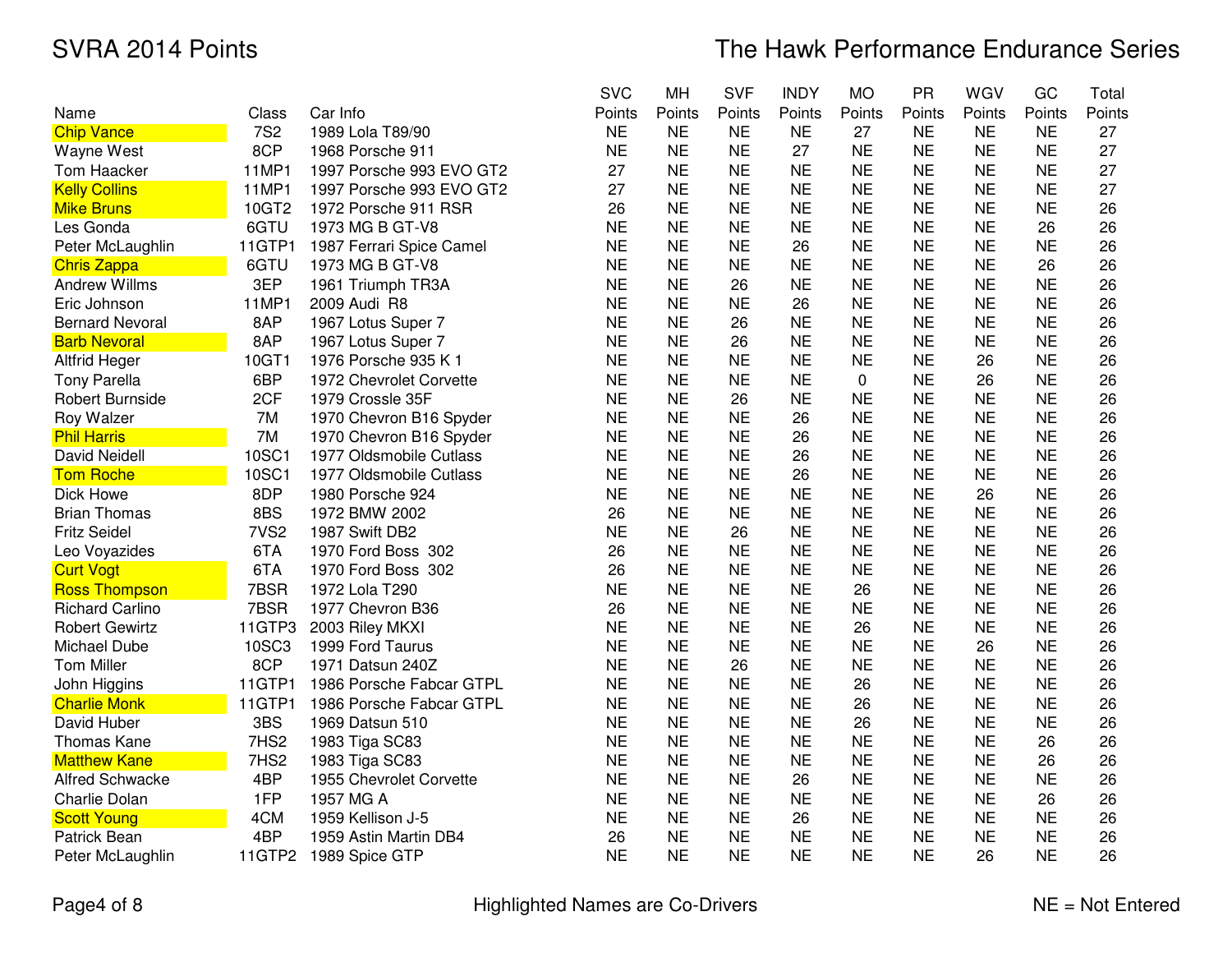|                         |        |                                     | <b>SVC</b> | MH        | <b>SVF</b> | <b>INDY</b> | <b>MO</b> | <b>PR</b> | WGV       | GC        | Total  |
|-------------------------|--------|-------------------------------------|------------|-----------|------------|-------------|-----------|-----------|-----------|-----------|--------|
| Name                    | Class  | Car Info                            | Points     | Points    | Points     | Points      | Points    | Points    | Points    | Points    | Points |
| Walo Bertschinger       | 5GT    | 1966 Chevrolet Corvette Grand Sport | <b>NE</b>  | <b>NE</b> | <b>NE</b>  | 26          | <b>NE</b> | <b>NE</b> | <b>NE</b> | <b>NE</b> | 26     |
| <b>David Neidell</b>    | 6BP    | 1968 Chevrolet Corvette             | <b>NE</b>  | 26        | <b>NE</b>  | <b>NE</b>   | <b>NE</b> | <b>NE</b> | <b>NE</b> | <b>NE</b> | 26     |
| <b>Tom Roche</b>        | 6BP    | 1968 Chevrolet Corvette             | <b>NE</b>  | 26        | <b>NE</b>  | <b>NE</b>   | <b>NE</b> | <b>NE</b> | <b>NE</b> | <b>NE</b> | 26     |
| Craig Reed              | 10MP   | 2001 Ferrari 360 Challenge          | <b>NE</b>  | <b>NE</b> | <b>NE</b>  | <b>NE</b>   | 26        | <b>NE</b> | <b>NE</b> | <b>NE</b> | 26     |
| <b>Robert Boller</b>    | 5BSR   | 1963 Lotus 23B                      | 26         | <b>NE</b> | <b>NE</b>  | <b>NE</b>   | <b>NE</b> | <b>NE</b> | <b>NE</b> | <b>NE</b> | 26     |
| <b>Josh Boller</b>      | 5BSR   | 1963 Lotus 23B                      | 26         | <b>NE</b> | <b>NE</b>  | <b>NE</b>   | <b>NE</b> | <b>NE</b> | <b>NE</b> | <b>NE</b> | 26     |
| Carl Tallardy           | 10GT2  | 1996 Fabcar 911                     | <b>NE</b>  | <b>NE</b> | <b>NE</b>  | <b>NE</b>   | <b>NE</b> | <b>NE</b> | 26        | <b>NE</b> | 26     |
| Ralph Salomon           | 2FJR2  | 1960 Elva 200FJ                     | <b>NE</b>  | <b>NE</b> | <b>NE</b>  | 26          | <b>NE</b> | <b>NE</b> | <b>NE</b> | <b>NE</b> | 26     |
| Debbie Cloud            | 10SC3  | 2006 Ford Fusion SC                 | 26         | <b>NE</b> | <b>NE</b>  | <b>NE</b>   | <b>NE</b> | <b>NE</b> | <b>NE</b> | <b>NE</b> | 26     |
| Michael Kaleel          | 5FM    | 1964 Lotus 23B                      | <b>NE</b>  | <b>NE</b> | <b>NE</b>  | <b>NE</b>   | <b>NE</b> | <b>NE</b> | 26        | <b>NE</b> | 26     |
| Mike Moore              | 3DP    | 1962 Triumph TR4                    | <b>NE</b>  | <b>NE</b> | <b>NE</b>  | <b>NE</b>   | <b>NE</b> | <b>NE</b> | <b>NE</b> | 26        | 26     |
| Mark Brummond           | 8RS    | 1985 Alfa Romeo GTV6                | <b>NE</b>  | <b>NE</b> | <b>NE</b>  | <b>NE</b>   | <b>NE</b> | <b>NE</b> | <b>NE</b> | 26        | 26     |
| <b>Claude Malette</b>   | 6AS    | 1966 Shelby GT 350 GT350            | 26         | <b>NE</b> | <b>NE</b>  | <b>NE</b>   | <b>NE</b> | <b>NE</b> | <b>NE</b> | <b>NE</b> | 26     |
| <b>Steve Konsin</b>     | 1FP    | 1961 MG A                           | 26         | <b>NE</b> | <b>NE</b>  | <b>NE</b>   | <b>NE</b> | <b>NE</b> | <b>NE</b> | <b>NE</b> | 26     |
| <b>George Schafer</b>   | 1FP    | 1961 MG A                           | 26         | <b>NE</b> | <b>NE</b>  | <b>NE</b>   | <b>NE</b> | <b>NE</b> | <b>NE</b> | <b>NE</b> | 26     |
| Jeffrey Schur           | 3CP    | 1962 Lotus Superseven               | <b>NE</b>  | <b>NE</b> | <b>NE</b>  | <b>NE</b>   | <b>NE</b> | <b>NE</b> | <b>NE</b> | 26        | 26     |
| Michael Zappa           | 5GTR   | 1966 Ford GT40R                     | <b>NE</b>  | <b>NE</b> | <b>NE</b>  | <b>NE</b>   | 26        | <b>NE</b> | <b>NE</b> | <b>NE</b> | 26     |
| <b>Chris Zappa</b>      | 5GTR   | 1966 Ford GT40R                     | <b>NE</b>  | <b>NE</b> | <b>NE</b>  | <b>NE</b>   | 26        | <b>NE</b> | <b>NE</b> | <b>NE</b> | 26     |
| Jim Gallaugher          | 6AS    | 1965 Ford Mustang                   | <b>NE</b>  | <b>NE</b> | <b>NE</b>  | 26          | <b>NE</b> | <b>NE</b> | <b>NE</b> | <b>NE</b> | 26     |
| Keith Frieser           | 7BSR   | 1972 Lola T290                      | <b>NE</b>  | <b>NE</b> | <b>NE</b>  | 0           | 26        | <b>NE</b> | <b>NE</b> | <b>NE</b> | 26     |
| Robert Pawlowski        | 10SC3  | 1997 Chevrolet Monte Carlo          | <b>NE</b>  | <b>NE</b> | <b>NE</b>  | <b>NE</b>   | <b>NE</b> | <b>NE</b> | 26        | <b>NE</b> | 26     |
| Joel Quadracci          | 9F1    | 1997 Lola T97/20                    | <b>NE</b>  | <b>NE</b> | 26         | <b>NE</b>   | <b>NE</b> | <b>NE</b> | <b>NE</b> | <b>NE</b> | 26     |
| <b>Scott Harrington</b> | 7ASR   | 1990 Dodge Shelby Can-Am            | <b>NE</b>  | <b>NE</b> | 26         | <b>NE</b>   | <b>NE</b> | <b>NE</b> | <b>NE</b> | <b>NE</b> | 26     |
| <b>Rick Balsley</b>     | 2FB    | 1969 Brabham BT29                   | <b>NE</b>  | <b>NE</b> | 26         | <b>NE</b>   | <b>NE</b> | <b>NE</b> | <b>NE</b> | <b>NE</b> | 26     |
| <b>John Cloud</b>       | 6MP    | 1995 Ford Mustang Cobra             | 26         | <b>NE</b> | <b>NE</b>  | <b>NE</b>   | <b>NE</b> | <b>NE</b> | <b>NE</b> | <b>NE</b> | 26     |
| Don Heth                | 3BS    | 1966 Ford Cortina Lotus             | <b>NE</b>  | <b>NE</b> | <b>NE</b>  | 26          | <b>NE</b> | <b>NE</b> | <b>NE</b> | <b>NE</b> | 26     |
| <b>Pete Halsmer</b>     | 3BS    | 1966 Ford Cortina Lotus             | <b>NE</b>  | <b>NE</b> | <b>NE</b>  | 26          | <b>NE</b> | <b>NE</b> | <b>NE</b> | <b>NE</b> | 26     |
| Mark Hupfer             | 10BP   | 1979 Porsche 911SC                  | <b>NE</b>  | <b>NE</b> | <b>NE</b>  | 26          | <b>NE</b> | <b>NE</b> | <b>NE</b> | <b>NE</b> | 26     |
| Sharon Adelman          | 2FJR1  | 1963 Brabham BT6                    | <b>NE</b>  | <b>NE</b> | <b>NE</b>  | 26          | <b>NE</b> | <b>NE</b> | <b>NE</b> | <b>NE</b> | 26     |
| Christian Zugel         | 11GTP1 | 1986 Porsche 962                    | 26         | <b>NE</b> | <b>NE</b>  | <b>NE</b>   | <b>NE</b> | <b>NE</b> | <b>NE</b> | <b>NE</b> | 26     |
| John DeSantis           | 6AS    | 1965 Ford Mustang                   | <b>NE</b>  | <b>NE</b> | <b>NE</b>  | <b>NE</b>   | <b>NE</b> | <b>NE</b> | 26        | <b>NE</b> | 26     |
| <b>David Roberts</b>    | 11MP1  | 2006 Chevrolet Corvette             | 24         | <b>NE</b> | <b>NE</b>  | <b>NE</b>   | <b>NE</b> | <b>NE</b> | <b>NE</b> | <b>NE</b> | 24     |
| Juan Pablo Montoya      | 11MP1  | 2006 Chevrolet Corvette             | 24         | <b>NE</b> | <b>NE</b>  | <b>NE</b>   | <b>NE</b> | <b>NE</b> | <b>NE</b> | <b>NE</b> | 24     |
| <b>Mike Skeen</b>       | 11MP1  | 2006 Chevrolet Corvette             | 24         | <b>NE</b> | <b>NE</b>  | <b>NE</b>   | <b>NE</b> | <b>NE</b> | <b>NE</b> | <b>NE</b> | 24     |
| Theo Bean               | 11GTP3 | 2008 Courage Oreca LMP1             | 24         | <b>NE</b> | <b>NE</b>  | <b>NE</b>   | <b>NE</b> | <b>NE</b> | <b>NE</b> | <b>NE</b> | 24     |
| John Daniels Jr.        | 8CP    | 1965 Sunbeam Tiger                  | <b>NE</b>  | <b>NE</b> | <b>NE</b>  | <b>NE</b>   | <b>NE</b> | <b>NE</b> | 24        | <b>NE</b> | 24     |
| Kent Bain               | 8AP    | 1972 Porsche 914/6                  | <b>NE</b>  | <b>NE</b> | <b>NE</b>  | <b>NE</b>   | <b>NE</b> | <b>NE</b> | 24        | <b>NE</b> | 24     |
| Harry Covington         | 10GT2  | 1997 Porsche RSR                    | <b>NE</b>  | <b>NE</b> | <b>NE</b>  | 24          | 0         | <b>NE</b> | <b>NE</b> | <b>NE</b> | 24     |
| <b>Adam Covington</b>   | 10GT2  | 1997 Porsche RSR                    | <b>NE</b>  | <b>NE</b> | <b>NE</b>  | 24          | 0         | <b>NE</b> | <b>NE</b> | <b>NE</b> | 24     |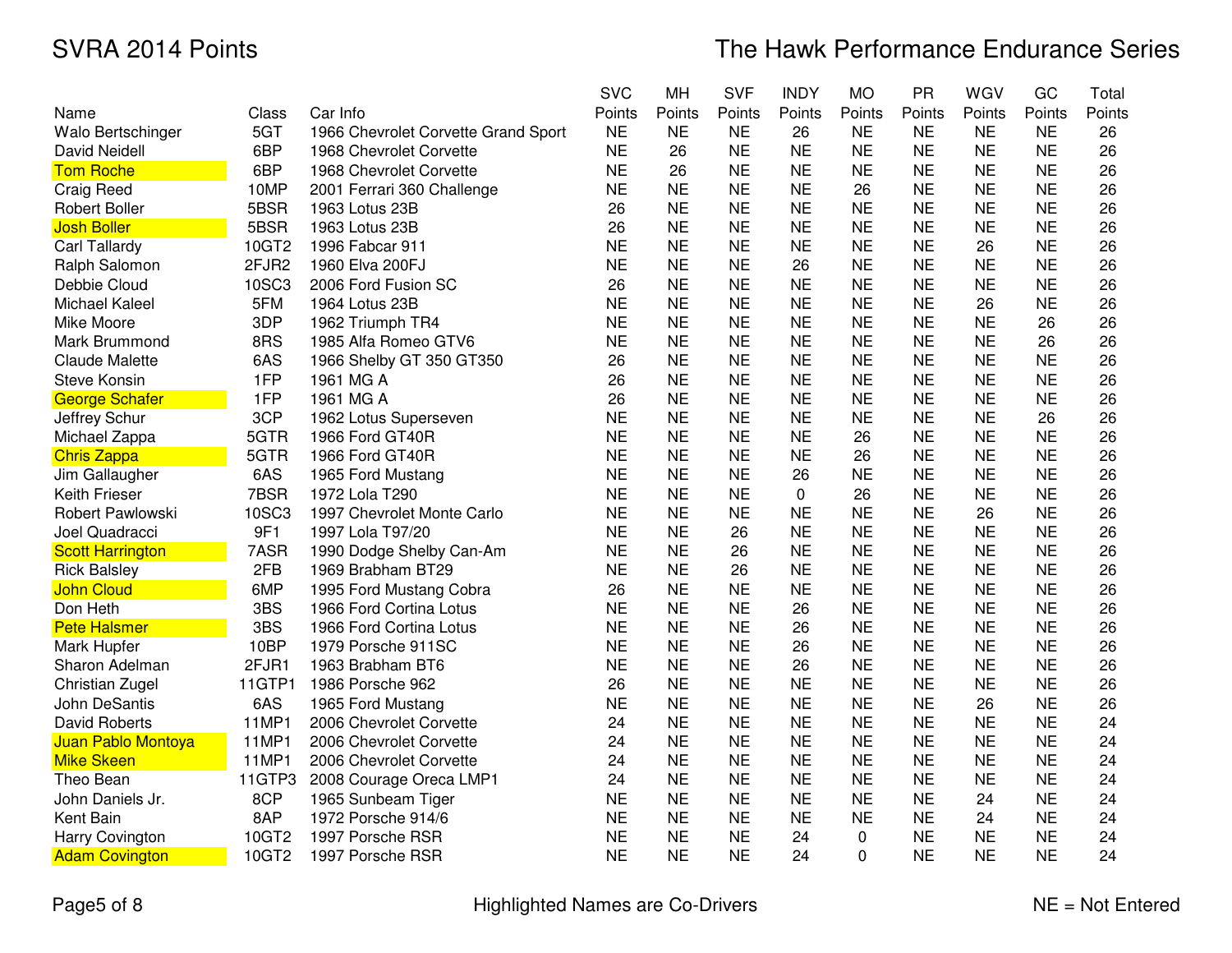|                          |                  |                           | <b>SVC</b> | MH        | <b>SVF</b> | <b>INDY</b> | <b>MO</b> | <b>PR</b> | WGV       | GC        | Total  |
|--------------------------|------------------|---------------------------|------------|-----------|------------|-------------|-----------|-----------|-----------|-----------|--------|
| Name                     | Class            | Car Info                  | Points     | Points    | Points     | Points      | Points    | Points    | Points    | Points    | Points |
| Jay Thier                | 3EP              | 1964 Triumph Spitfire     | <b>NE</b>  | <b>NE</b> | <b>NE</b>  | <b>NE</b>   | <b>NE</b> | <b>NE</b> | <b>NE</b> | 24        | 24     |
| <b>Michael Eberhardt</b> | 6GTU             | 1972 Porsche 911          | <b>NE</b>  | <b>NE</b> | <b>NE</b>  | 24          | <b>NE</b> | <b>NE</b> | <b>NE</b> | <b>NE</b> | 24     |
| Nathan Scigliano         | 7VS <sub>2</sub> | 1987 Swift DB2            | <b>NE</b>  | <b>NE</b> | <b>NE</b>  | 24          | <b>NE</b> | <b>NE</b> | <b>NE</b> | <b>NE</b> | 24     |
| David Gussack            | <b>7S2</b>       | 2001 Carbir CS2           | <b>NE</b>  | <b>NE</b> | <b>NE</b>  | <b>NE</b>   | <b>NE</b> | <b>NE</b> | <b>NE</b> | 24        | 24     |
| John Monson              | 8BS              | 1972 BMW 2002             | <b>NE</b>  | <b>NE</b> | <b>NE</b>  | <b>NE</b>   | <b>NE</b> | <b>NE</b> | 24        | <b>NE</b> | 24     |
| John Schrecker           | 3CP              | 1964 Porsche 356          | <b>NE</b>  | <b>NE</b> | <b>NE</b>  | <b>NE</b>   | <b>NE</b> | <b>NE</b> | 24        | <b>NE</b> | 24     |
| Jeff Borghesi            | 11GTP3           | 1999 Lola B2K40           | <b>NE</b>  | <b>NE</b> | <b>NE</b>  | 24          | <b>NE</b> | <b>NE</b> | <b>NE</b> | <b>NE</b> | 24     |
| Joseph Moran             | <b>7S2</b>       | 1998 Carbir CS2           | <b>NE</b>  | <b>NE</b> | <b>NE</b>  | <b>NE</b>   | 24        | <b>NE</b> | <b>NE</b> | 0         | 24     |
| Mark Coombs              | <b>7S2</b>       | 1990 Lola T90/90          | <b>NE</b>  | <b>NE</b> | 5          | <b>NE</b>   | <b>NE</b> | <b>NE</b> | <b>NE</b> | 18        | 23     |
| Jim Lenehan              | 8CP              | 1972 Porsche 914/6        | <b>NE</b>  | <b>NE</b> | <b>NE</b>  | <b>NE</b>   | <b>NE</b> | <b>NE</b> | <b>NE</b> | 22        | 22     |
| Mac McCombs              | 5GTR             | 1968 Superpformance GT40R | <b>NE</b>  | <b>NE</b> | <b>NE</b>  | <b>NE</b>   | <b>NE</b> | <b>NE</b> | <b>NE</b> | 22        | 22     |
| <b>Harry McPhearson</b>  | 5GTR             | 1968 Superpformance GT40R | <b>NE</b>  | <b>NE</b> | <b>NE</b>  | <b>NE</b>   | <b>NE</b> | <b>NE</b> | <b>NE</b> | 22        | 22     |
| John Kramer              | <b>7S2</b>       | 1972 Lola T87/90          | <b>NE</b>  | <b>NE</b> | <b>NE</b>  | <b>NE</b>   | <b>NE</b> | <b>NE</b> | <b>NE</b> | 22        | 22     |
| Mayo Smith               | 6GTU             | 1972 Porsche 911RS        | <b>NE</b>  | <b>NE</b> | <b>NE</b>  | <b>NE</b>   | <b>NE</b> | <b>NE</b> | 22        | <b>NE</b> | 22     |
| Ron Goodman              | 3CP              | 1962 Porsche 356          | <b>NE</b>  | <b>NE</b> | <b>NE</b>  | 22          | <b>NE</b> | <b>NE</b> | <b>NE</b> | <b>NE</b> | 22     |
| Ronnie Randall           | 8BP              | 1966 Porsche 911          | <b>NE</b>  | <b>NE</b> | <b>NE</b>  | 22          | <b>NE</b> | <b>NE</b> | <b>NE</b> | <b>NE</b> | 22     |
| Jack Refenning           | 8BP              | 1966 Porsche 911          | <b>NE</b>  | <b>NE</b> | <b>NE</b>  | 22          | <b>NE</b> | <b>NE</b> | <b>NE</b> | <b>NE</b> | 22     |
| David Baughman           | 8BP              | 1985 Toyota MR2           | <b>NE</b>  | <b>NE</b> | <b>NE</b>  | <b>NE</b>   | <b>NE</b> | <b>NE</b> | 22        | <b>NE</b> | 22     |
| <b>Bruce Domeck</b>      | 8BP              | 1985 Toyota MR2           | <b>NE</b>  | <b>NE</b> | <b>NE</b>  | <b>NE</b>   | <b>NE</b> | <b>NE</b> | 22        | <b>NE</b> | 22     |
| John Gatto               | 7HS <sub>2</sub> | 1984 March 84S            | <b>NE</b>  | <b>NE</b> | <b>NE</b>  | 22          | <b>NE</b> | <b>NE</b> | <b>NE</b> | <b>NE</b> | 22     |
| <b>Tim Baker</b>         | 3CP              | 1962 Porsche 356          | 22         | <b>NE</b> | <b>NE</b>  | <b>NE</b>   | <b>NE</b> | <b>NE</b> | <b>NE</b> | <b>NE</b> | 22     |
| Tom Fitzgerald           | 8CP              | 1972 Datsun 240Z          | 22         | <b>NE</b> | <b>NE</b>  | <b>NE</b>   | <b>NE</b> | <b>NE</b> | 0         | <b>NE</b> | 22     |
| <b>Nigel Greensall</b>   | 8CP              | 1972 Datsun 240Z          | 22         | <b>NE</b> | <b>NE</b>  | <b>NE</b>   | <b>NE</b> | <b>NE</b> | <b>NE</b> | <b>NE</b> | 22     |
| Frank Boucher            | 8BP              | 1969 Porsche 911S         | <b>NE</b>  | <b>NE</b> | 22         | <b>NE</b>   | <b>NE</b> | <b>NE</b> | <b>NE</b> | <b>NE</b> | 22     |
| <b>Jeff Lewis</b>        | 10GT2            | 1974 Porsche 911 RSR      | <b>NE</b>  | <b>NE</b> | <b>NE</b>  | 22          | <b>NE</b> | <b>NE</b> | <b>NE</b> | <b>NE</b> | 22     |
| <b>Charles Harris</b>    | 6GTO             | 1973 Porsche 911 RSR      | <b>NE</b>  | <b>NE</b> | <b>NE</b>  | 22          | <b>NE</b> | <b>NE</b> | <b>NE</b> | <b>NE</b> | 22     |
| <b>Rick Gurolnick</b>    | 3CP              | 1960 Porsche 356 Roadster | <b>NE</b>  | <b>NE</b> | <b>NE</b>  | <b>NE</b>   | 22        | <b>NE</b> | <b>NE</b> | <b>NE</b> | 22     |
| Gregg Frey               | 8AP              | 1970 Porsche 914/6        | <b>NE</b>  | <b>NE</b> | <b>NE</b>  | <b>NE</b>   | <b>NE</b> | <b>NE</b> | 22        | <b>NE</b> | 22     |
| Mike Zubko               | 3CP              | 1961 Porsche 356          | <b>NE</b>  | <b>NE</b> | <b>NE</b>  | <b>NE</b>   | <b>NE</b> | <b>NE</b> | 22        | <b>NE</b> | 22     |
| Lawrence Schumacher      | 11MP1            | 2008 Porsche Cup GT3 Cup  | <b>NE</b>  | <b>NE</b> | <b>NE</b>  | <b>NE</b>   | 22        | <b>NE</b> | <b>NE</b> | <b>NE</b> | 22     |
| <b>Ed Hosni</b>          | 6MP              | 1995 Ford Mustang         | 22         | <b>NE</b> | <b>NE</b>  | <b>NE</b>   | <b>NE</b> | <b>NE</b> | <b>NE</b> | <b>NE</b> | 22     |
| <b>John Baucom</b>       | 1FP              | 1974 Fiat 128             | 22         | <b>NE</b> | <b>NE</b>  | <b>NE</b>   | <b>NE</b> | <b>NE</b> | <b>NE</b> | <b>NE</b> | 22     |
| Tim Roberts              | 7ASR             | 2007 Lola B07/90          | <b>NE</b>  | <b>NE</b> | 22         | <b>NE</b>   | <b>NE</b> | <b>NE</b> | <b>NE</b> | <b>NE</b> | 22     |
| <b>Richard Naze</b>      | 8CP              | 1972 Porsche 911          | <b>NE</b>  | <b>NE</b> | <b>NE</b>  | 22          | <b>NE</b> | <b>NE</b> | <b>NE</b> | <b>NE</b> | 22     |
| <b>Bob Mazza</b>         | 8CP              | 1972 Porsche 911          | <b>NE</b>  | <b>NE</b> | <b>NE</b>  | 22          | <b>NE</b> | <b>NE</b> | <b>NE</b> | <b>NE</b> | 22     |
| Stephen Hunter           | 3EP              | 1959 Porsche 356A         | <b>NE</b>  | <b>NE</b> | <b>NE</b>  | <b>NE</b>   | <b>NE</b> | <b>NE</b> | 22        | <b>NE</b> | 22     |
| <b>Dick Hyland</b>       | 3EP              | 1959 Porsche 356A         | <b>NE</b>  | <b>NE</b> | <b>NE</b>  | <b>NE</b>   | <b>NE</b> | <b>NE</b> | 22        | <b>NE</b> | 22     |
| <b>Mickey Mills</b>      | 11MP2            | 2004 BMW M3               | <b>NE</b>  | <b>NE</b> | <b>NE</b>  | 22          | <b>NE</b> | <b>NE</b> | <b>NE</b> | <b>NE</b> | 22     |
| <b>Michael Mills</b>     | 11MP2            | 2004 BMW M3               | <b>NE</b>  | <b>NE</b> | <b>NE</b>  | 22          | <b>NE</b> | <b>NE</b> | <b>NE</b> | <b>NE</b> | 22     |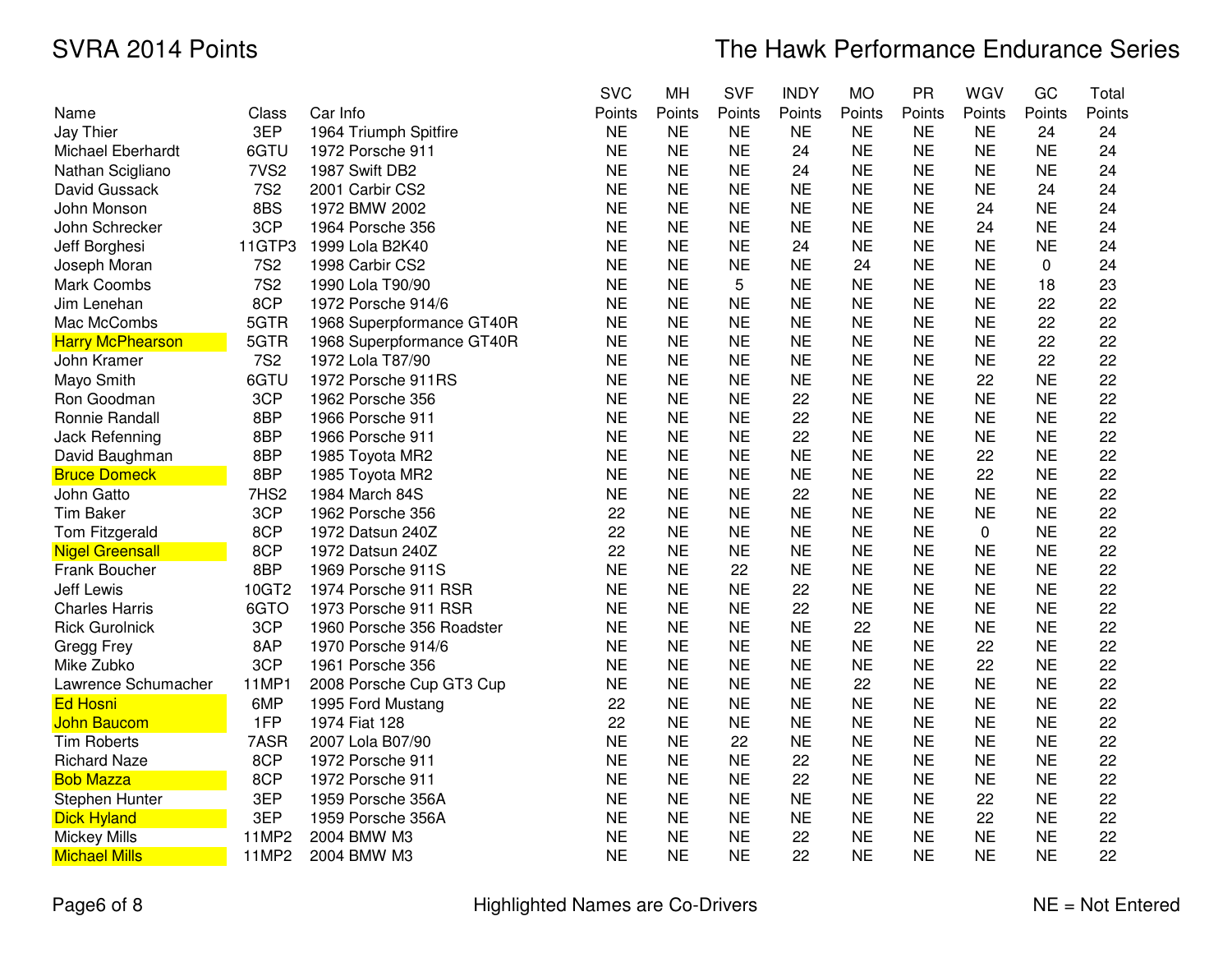|                             |            |                                | <b>SVC</b> | MH        | <b>SVF</b> | <b>INDY</b> | <b>MO</b> | PR        | WGV         | GC        | Total  |
|-----------------------------|------------|--------------------------------|------------|-----------|------------|-------------|-----------|-----------|-------------|-----------|--------|
| Name                        | Class      | Car Info                       | Points     | Points    | Points     | Points      | Points    | Points    | Points      | Points    | Points |
| Rasim Tugberk               | <b>7S2</b> | 2000 Carbir CS2                | <b>NE</b>  | <b>NE</b> | <b>NE</b>  | <b>NE</b>   | 5         | <b>NE</b> | <b>NE</b>   | 17        | 22     |
| Bill Branson Jr.            | 8BP        | 1969 Porsche 911S              | <b>NE</b>  | <b>NE</b> | <b>NE</b>  | <b>NE</b>   | <b>NE</b> | <b>NE</b> | 21          | <b>NE</b> | 21     |
| <b>Bob Will</b>             | 8BP        | 1969 Porsche 911S              | <b>NE</b>  | <b>NE</b> | <b>NE</b>  | <b>NE</b>   | <b>NE</b> | <b>NE</b> | 21          | <b>NE</b> | 21     |
| <b>Clark Howey</b>          | 10GT2      | 1966 Chevrolet Corvette        | <b>NE</b>  | <b>NE</b> | <b>NE</b>  | 21          | <b>NE</b> | <b>NE</b> | <b>NE</b>   | <b>NE</b> | 21     |
| <b>Theodore Goneos</b>      | 8CP        | 1968 Porsche 911               | <b>NE</b>  | <b>NE</b> | <b>NE</b>  | <b>NE</b>   | <b>NE</b> | <b>NE</b> | 21          | <b>NE</b> | 21     |
| <b>Kurt Fazekas</b>         | 8AP        | 1985 Porsche 944Turbo          | <b>NE</b>  | <b>NE</b> | <b>NE</b>  | <b>NE</b>   | 0         | <b>NE</b> | 20          | <b>NE</b> | 20     |
| David Withers               | 3CP        | 1960 Porsche 356B Coupe        | <b>NE</b>  | <b>NE</b> | <b>NE</b>  | 20          | <b>NE</b> | <b>NE</b> | ΝE          | <b>NE</b> | 20     |
| <b>Claude Malette</b>       | <b>7S2</b> | 1990 Lola T90/91               | <b>NE</b>  | <b>NE</b> | <b>NE</b>  | <b>NE</b>   | <b>NE</b> | <b>NE</b> | <b>NE</b>   | 19        | 19     |
| Jeff Fisher                 | 8BP        | 1964 Lotus Elan 26R            | <b>NE</b>  | <b>NE</b> | <b>NE</b>  | 18          | <b>NE</b> | <b>NE</b> | <b>NE</b>   | <b>NE</b> | 18     |
| <b>Randy Proudfit</b>       | 11MP2      | 2004 Porsche GT3               | 5          | <b>NE</b> | <b>NE</b>  | <b>NE</b>   | <b>NE</b> | <b>NE</b> | <b>NE</b>   | <b>NE</b> | 5      |
| Stephen Seitz               | 6BP        | 1965 Ford Mustang              | <b>NE</b>  | <b>NE</b> | <b>NE</b>  | 5           | <b>NE</b> | <b>NE</b> | <b>NE</b>   | <b>NE</b> | 5      |
| <b>Christopher Newcomer</b> | 1FP        | 1962 Austin Healey Sprite      | <b>NE</b>  | <b>NE</b> | <b>NE</b>  | 5           | <b>NE</b> | <b>NE</b> | <b>NE</b>   | <b>NE</b> | 5      |
| <b>Wes Burton</b>           | 6MP        | 1995 Ford Mustang Cobra        | <b>NE</b>  | <b>NE</b> | <b>NE</b>  | <b>NE</b>   | 5         | <b>NE</b> | <b>NE</b>   | <b>NE</b> | 5      |
| Garrett Waddell             | 6BP        | 1963 Chevrolet Corvette        | <b>NE</b>  | <b>NE</b> | <b>NE</b>  | 5           | <b>NE</b> | <b>NE</b> | <b>NE</b>   | <b>NE</b> | 5      |
| David Gussack               | 8AP        | 1972 Porsche 914/6             | 5          | <b>NE</b> | <b>NE</b>  | <b>NE</b>   | <b>NE</b> | <b>NE</b> | <b>NE</b>   | <b>NE</b> | 5      |
| Chip Halverson              | 7BSR       | 1976 Chevron B36               | <b>NE</b>  | <b>NE</b> | <b>NE</b>  | 5           | <b>NE</b> | <b>NE</b> | <b>NE</b>   | <b>NE</b> | 5      |
| Joseph Riolo                | 8AP        | 1972 Datsun 240Z               | 5          | <b>NE</b> | <b>NE</b>  | <b>NE</b>   | <b>NE</b> | <b>NE</b> | <b>NE</b>   | <b>NE</b> | 5      |
| <b>Michael Slutz</b>        | 8BP        | 1986 Mazda RX7                 | <b>NE</b>  | <b>NE</b> | <b>NE</b>  | 5           | <b>NE</b> | <b>NE</b> | <b>NE</b>   | <b>NE</b> | 5      |
| <b>Stuart Fain</b>          | 11MP2      | 2004 Porsche GT3 Cup           | 5          | <b>NE</b> | <b>NE</b>  | <b>NE</b>   | <b>NE</b> | <b>NE</b> | <b>NE</b>   | <b>NE</b> | 5      |
| <b>Ron Zitza</b>            | 11MP2      | 2004 Porsche GT3 Cup           | 5          | <b>NE</b> | <b>NE</b>  | <b>NE</b>   | <b>NE</b> | <b>NE</b> | <b>NE</b>   | <b>NE</b> | 5      |
| <b>David Roberts</b>        | 11MP2      | 2007 Nissan GTR                | 5          | <b>NE</b> | <b>NE</b>  | <b>NE</b>   | <b>NE</b> | <b>NE</b> | <b>NE</b>   | <b>NE</b> | 5      |
| Clarke Simpson              | 11MP2      | 2010 Porsche GT3               | 5          | <b>NE</b> | <b>NE</b>  | <b>NE</b>   | <b>NE</b> | <b>NE</b> | <b>NE</b>   | <b>NE</b> | 5      |
| Rob Davenport               | 8BS        | 1972 Alfa Romeo GTV            | <b>NE</b>  | <b>NE</b> | <b>NE</b>  | 5           | <b>NE</b> | <b>NE</b> | <b>NE</b>   | <b>NE</b> | 5      |
| Andy Jaekels                | <b>7S2</b> | 1988 Lola T88/90               | <b>NE</b>  | <b>NE</b> | 5          | <b>NE</b>   | <b>NE</b> | <b>NE</b> | <b>NE</b>   | <b>NE</b> | 5      |
| Lawrence Huang              | 11GTP3     | 1999 Riley & Scott MKIIIB      | <b>NE</b>  | <b>NE</b> | <b>NE</b>  | <b>NE</b>   | 0         | <b>NE</b> | <b>NE</b>   | <b>NE</b> | 0      |
| Peter McLaughlin            | 5FM        | 1962 Lotus 23B                 | 0          | <b>NE</b> | <b>NE</b>  | <b>NE</b>   | <b>NE</b> | <b>NE</b> | <b>NE</b>   | <b>NE</b> | 0      |
| Dave Nicholas               | 6BP        | 1972 Chevrolet Corvette        | <b>NE</b>  | <b>NE</b> | <b>NE</b>  | <b>NE</b>   | <b>NE</b> | <b>NE</b> | <b>NE</b>   | 0         | 0      |
| <b>Ed Savadjian</b>         | 6BP        | 1972 Chevrolet Corvette        | <b>NE</b>  | <b>NE</b> | <b>NE</b>  | <b>NE</b>   | 0         | <b>NE</b> | <b>NE</b>   | <b>NE</b> | 0      |
| Robert Burnside             | 2FF        | 1970 Titan MK6                 | <b>NE</b>  | <b>NE</b> | <b>NE</b>  | 0           | <b>NE</b> | <b>NE</b> | <b>NE</b>   | <b>NE</b> | 0      |
| David Putz                  | 7BSR       | 1972 Chevron B21               | <b>NE</b>  | <b>NE</b> | 0          | <b>NE</b>   | <b>NE</b> | <b>NE</b> | <b>NE</b>   | <b>NE</b> | 0      |
| <b>Hervey Parke</b>         | 8BP        | 1965 Ginetta G4                | <b>NE</b>  | <b>NE</b> | <b>NE</b>  | <b>NE</b>   | 0         | <b>NE</b> | <b>NE</b>   | <b>NE</b> | 0      |
| Tom Haacker                 | 11GTP1     | 1986 Porsche 962               | 0          | <b>NE</b> | <b>NE</b>  | <b>NE</b>   | <b>NE</b> | <b>NE</b> | <b>NE</b>   | <b>NE</b> | 0      |
| <b>Bill Keith</b>           | 6GTO       | 1973 Porsche 911 RSR           | <b>NE</b>  | <b>NE</b> | <b>NE</b>  | <b>NE</b>   | <b>NE</b> | <b>NE</b> | $\mathbf 0$ | <b>NE</b> | 0      |
| <b>Kelly Collins</b>        | 11GTP1     | 1986 Porsche 962               | $\Omega$   | <b>NE</b> | <b>NE</b>  | <b>NE</b>   | <b>NE</b> | <b>NE</b> | <b>NE</b>   | <b>NE</b> | 0      |
| Ray Mulacek                 | 6AP        | 1966 Chevrolet Corvette        | <b>NE</b>  | <b>NE</b> | 0          | <b>NE</b>   | <b>NE</b> | <b>NE</b> | <b>NE</b>   | <b>NE</b> | 0      |
| <b>Matt Mulacek</b>         | 6AP        | 1966 Chevrolet Corvette        | <b>NE</b>  | <b>NE</b> | 0          | <b>NE</b>   | <b>NE</b> | <b>NE</b> | <b>NE</b>   | <b>NE</b> | 0      |
| Scott Welliver              | 10MP/NC    | 2009 Porsche Cayman            | <b>NE</b>  | <b>NE</b> | <b>NE</b>  | <b>NE</b>   | <b>NE</b> | <b>NE</b> | $\Omega$    | <b>NE</b> | 0      |
| E.F.R.                      |            | 10MP/NC 2009 Porsche Cayman    | <b>NE</b>  | <b>NE</b> | <b>NE</b>  | <b>NE</b>   | <b>NE</b> | <b>NE</b> | 0           | <b>NE</b> | 0      |
| Aaron Lorton                | 6MP        | 1992 Chevrolet Camaro Z28 1 LE | <b>NE</b>  | <b>NE</b> | <b>NE</b>  | $\Omega$    | <b>NE</b> | <b>NE</b> | <b>NE</b>   | <b>NE</b> | 0      |